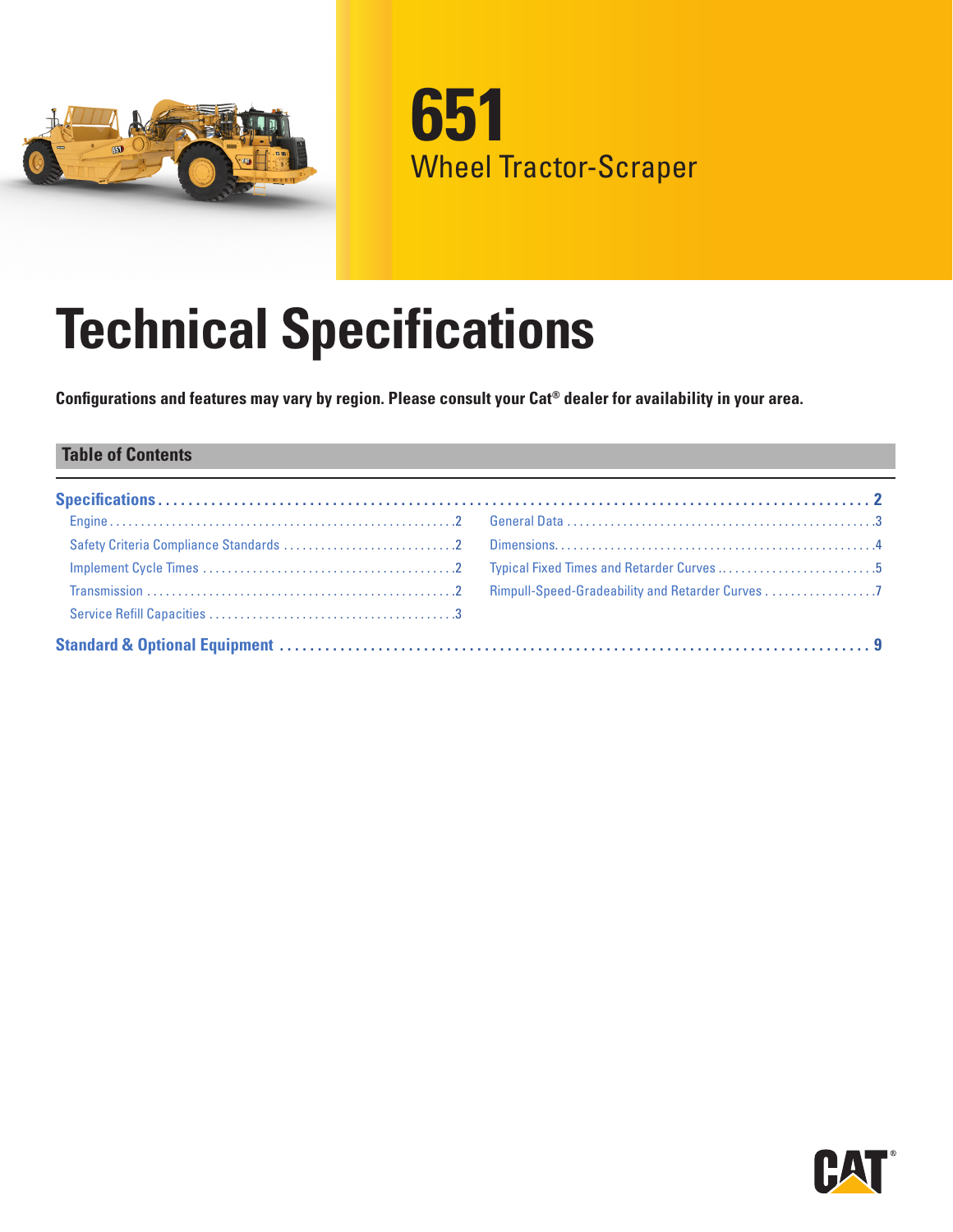<span id="page-1-0"></span>

| <b>Engine</b>                                           |                     |          |
|---------------------------------------------------------|---------------------|----------|
| Engine Model:<br>Tractor                                | $Cat^{\otimes} C18$ |          |
| Rated Engine Speed:<br>Tractor                          | $2,000$ rpm         |          |
| Net Power (SAE J1349:2011/<br>ISO 9249:2007)<br>Tractor | 436 kW              | 585 hp   |
| Gross Power (SAE J1995:2014):<br>Tractor                | 475 kW              | $637$ hp |
| Engine Power (ISO 14396:2002):<br>Tractor               | 469 kW              | $629$ hp |

Tractor – Two engine emission options are available:

1. U.S. EPA Tier 4 Final.

2. EU Stage V.

• Maximum Speed: Length × Width × Height.

Net power available at the flywheel when the engine is equipped with fan, air cleaner, aftertreatment, and alternator with engine speed at 2,200 rpm.

### **Safety Criteria Compliance Standards**

| Rollover Protection Structure (ROPS)               | ISO $3471:2008$ for up to<br>26 600 kg (58,643 lb) |
|----------------------------------------------------|----------------------------------------------------|
| Falling Object Protective Structure<br>(FOPS)      | ISO 3449:2005 Level II                             |
| <b>Brakes</b>                                      | ISO 3450:2011                                      |
| <b>Steering System</b>                             | ISO 5010:2007                                      |
| Seat Belt                                          | SAE J386: AUG2012                                  |
| Forward Horn and Reverse Alarm                     | ISO 9533:2010                                      |
| Exterior Sound power level for<br>standard machine | ISO 6393:2008 is 116<br>dB(A)                      |

# **Implement Cycle Times**

| Apron Lower       | 4.1 seconds |
|-------------------|-------------|
| Apron Raise       | 4.4 seconds |
| Bail Lower        | 1.9 seconds |
| <b>Bail Raise</b> | 1.7 seconds |
| <b>Bowl Lower</b> | 4.5 seconds |
| <b>Bowl Raise</b> | 4.2 seconds |
| Ejector Extend    | 9.2 seconds |
| Ejector Retract   | 7.8 seconds |
|                   |             |

#### **Transmission**

| Forward 1 | $5.7$ km/h          | $3.5$ mph  |
|-----------|---------------------|------------|
| Forward 2 | $10.5$ km/h         | $6.5$ mph  |
| Forward 3 | $12.5$ km/h         | $7.8$ mph  |
| Forward 4 | $17.0$ km/h         | $10.6$ mph |
| Forward 5 | $22.8$ km/h         | $14.2$ mph |
| Forward 6 | $30.9$ km/h         | $19.2$ mph |
| Forward 7 | $41.4 \text{ km/h}$ | $25.7$ mph |
| Forward 8 | 56.1 km/h           | 34.9 mph   |
| Reverse   | $10.8$ km/h         | $6.7$ mph  |
|           |                     |            |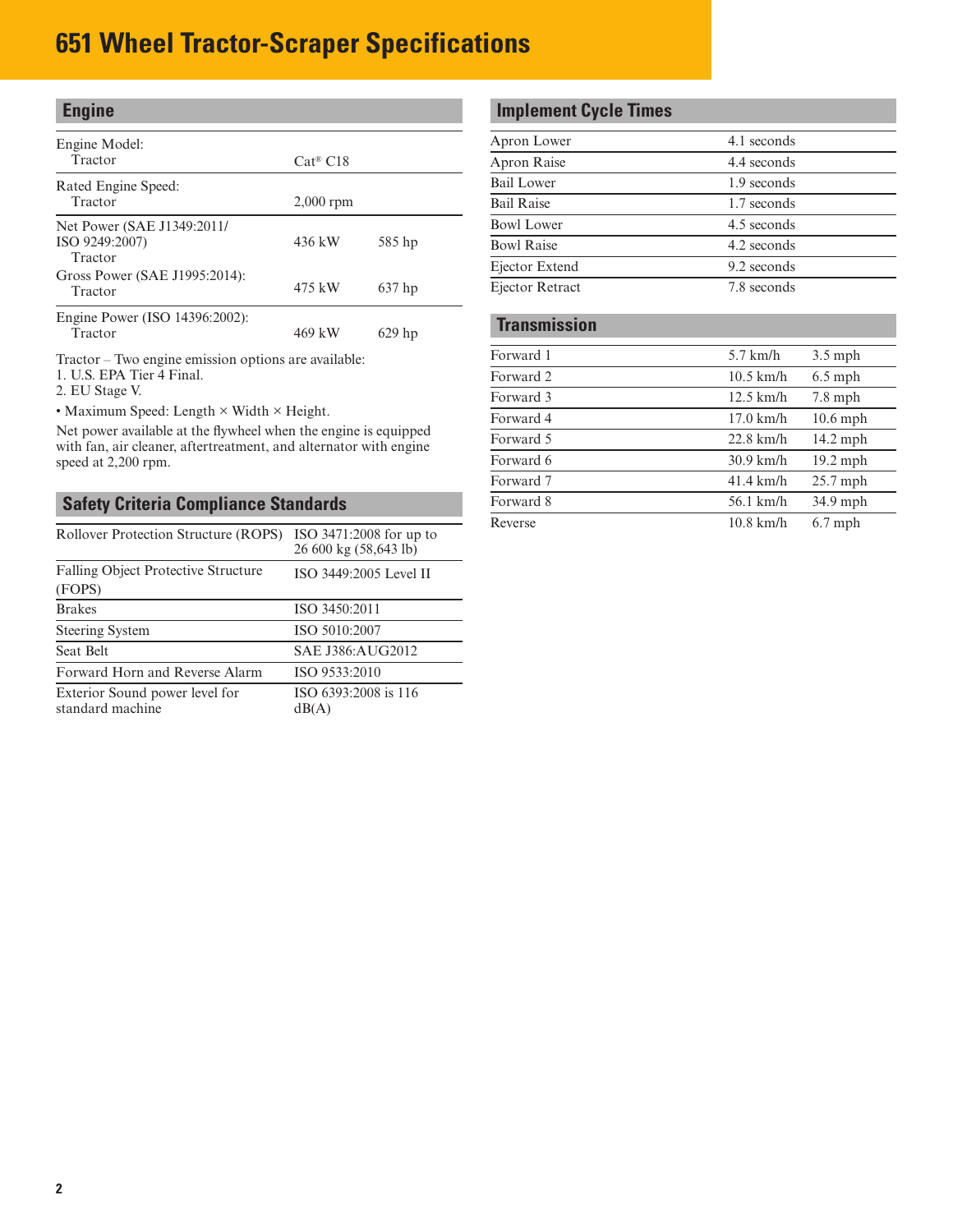# <span id="page-2-0"></span>**Service Refill Capacities**

| Crankcase:<br>Tractor            | 38.0 L   | $10.0$ gal  |
|----------------------------------|----------|-------------|
| Transmission System:<br>Tractor  | 136.0 L  | $35.9$ gal  |
| Cooling System:<br>Tractor       | 88.6 L   | $23.4$ gal  |
| Fuel Tank                        | 1628.0 L | $430.1$ gal |
| <b>Hydraulic System</b>          | 150.0 L  | $39.6$ gal  |
| Diesel Exhaust Fluid:<br>Tractor | 30.5 L   | 8.1 gal     |

| <b>General Data</b>                                               |                      |                     |
|-------------------------------------------------------------------|----------------------|---------------------|
| <b>Fuel Tank Refill Capacity</b>                                  | 860 L                | $227.2$ gal         |
| Shipping (Split Configuration):                                   |                      |                     |
| <b>Tractor Width</b>                                              | 3.90 <sub>m</sub>    | 12.8'               |
| <b>Tractor Height</b>                                             | 4.52 m               | 14.8'               |
| Scraper Width                                                     | $4.08 \; \mathrm{m}$ | 13.4'               |
| Scraper Height                                                    | 3.90 <sub>m</sub>    | 12.8'               |
| Scraper Capacity:                                                 |                      |                     |
| <b>Struck</b>                                                     | $24.5 \text{ m}^3$   | $32.0 \text{ yd}^3$ |
| Heaped                                                            | $33.6 \text{ m}^3$   | $44.0 \text{ vd}^3$ |
| Rated Load                                                        | 47 174 kg            | 104,000 lb          |
|                                                                   | 46.4 tonnes          | 52.0 tons           |
| Width of Cut                                                      | 3.8 <sub>m</sub>     | 12.5'               |
| Maximum Depth of Cut (Cushion<br>Hitch Locked)                    | 440 mm               | 17.3"               |
| Maximum Depth of Spread (Cushion<br>Hitch Locked)                 | 530 mm               | 20.9"               |
| Maximum Depth of Spread                                           | 660 mm               | 26.0"               |
| Top Speed (Loaded)                                                | 56.1 km/hr           | 34.9 mph            |
| 180° Curb-to-Curb Turning Width<br>(Right)                        | 13.6 m               | 44.6'               |
| <b>Tire Size</b>                                                  | 40.5/75 R39 ** E-3   |                     |
| Operating weight (Michelin Tires,<br>Full Fuel, Without Operator) |                      |                     |
| Unloaded                                                          | 74 253 kg            | 163,700 lb          |
| With Rated Load                                                   | 121 427 kg           | 267,700 lb          |
| Overall Length                                                    | 17.97 m              | 58.96'              |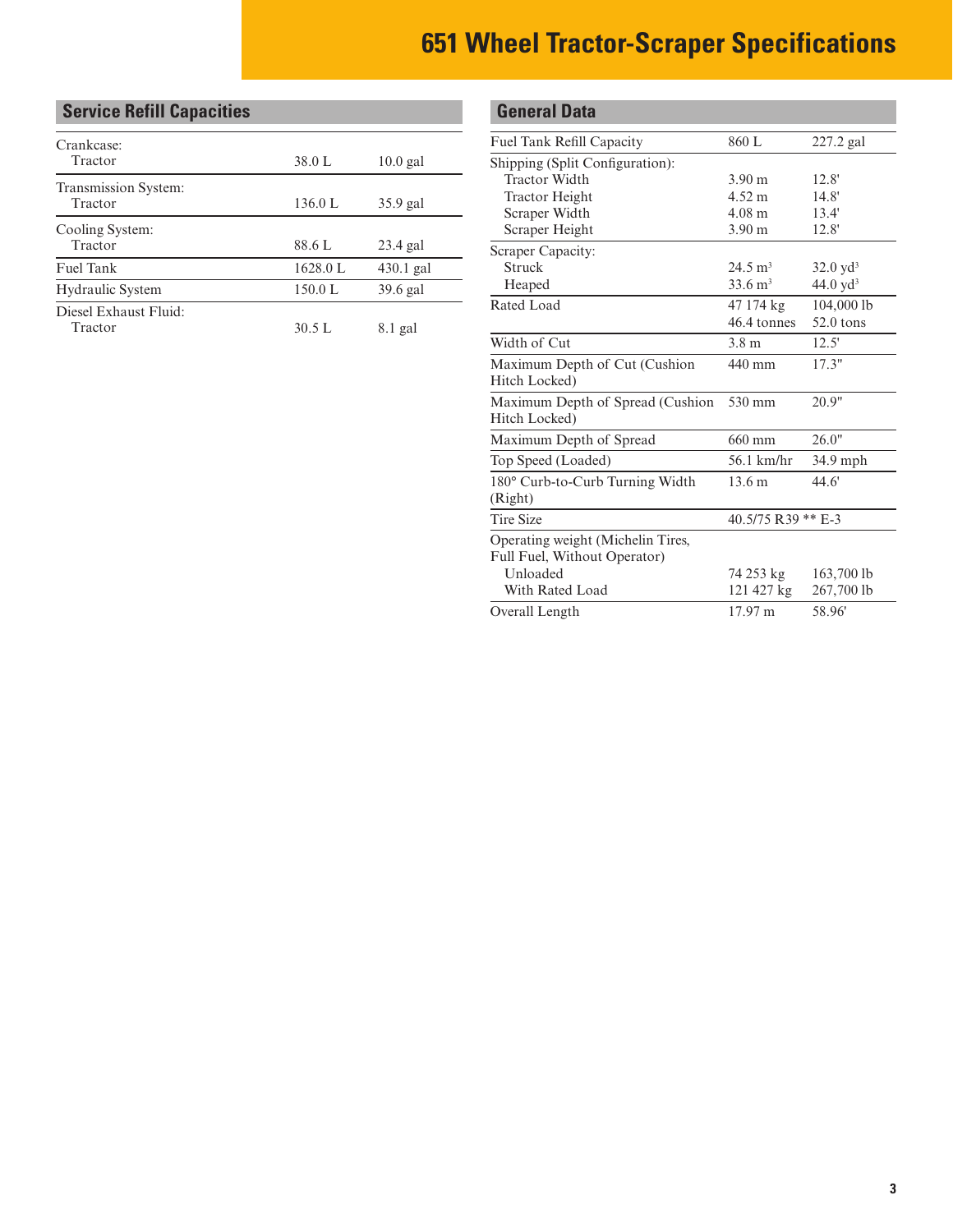# <span id="page-3-0"></span>**Dimensions**

All dimensions are approximate.





|              |                                                   | 651                  |            |
|--------------|---------------------------------------------------|----------------------|------------|
| 1            | Overall Machine Width                             | 4.36 m               | 14.30 $ft$ |
| $\mathbf{2}$ | <b>Tractor Width</b>                              | $3.75 \text{ m}$     | $12.30$ ft |
| 3            | Scraper Width                                     | 4.36 m               | 14.30 $ft$ |
| 4            | Inside of Bowl Width                              | 3.68 m               | $12.07$ ft |
| 5а           | <b>Outside Rear Tires Width</b>                   | 3.84 m               | $12.60$ ft |
| <b>5b</b>    | <b>Outside Bowl Width</b>                         | $3.93 \text{ m}$     | $12.89$ ft |
| 6            | Overall Machine Height                            | 4.77 m               | $15.65$ ft |
| 7            | Height to Top of Cab                              | $3.92 \text{ m}$     | $12.86$ ft |
| 8            | Tractor Ground Clearance                          | $0.72 \text{ m}$     | $2.36$ ft  |
| 9            | Front of Tractor to Front Axle                    | $4.55 \text{ m}$     | 14.93 $ft$ |
| 10           | Axle to Vertical Hitch Pin                        | $0.55 \; \mathrm{m}$ | $1.80$ ft  |
| 11           | Cutting Edge Height – Maximum                     | $0.66 \text{ m}$     | $2.17$ ft  |
| 12           | Wheelbase                                         | $9.96 \text{ m}$     | $32.68$ ft |
|              | <b>13a</b> Overall Machine Length – Bail Down     | 17.97 m              | 58.96 ft   |
|              | <b>13b</b> Overall Machine Length – Bail Up or NA | $17.05 \text{ m}$    | 55.94 ft   |
| 14           | Rear Axle to Rear of Machine                      | $2.46 \text{ m}$     | $8.07$ ft  |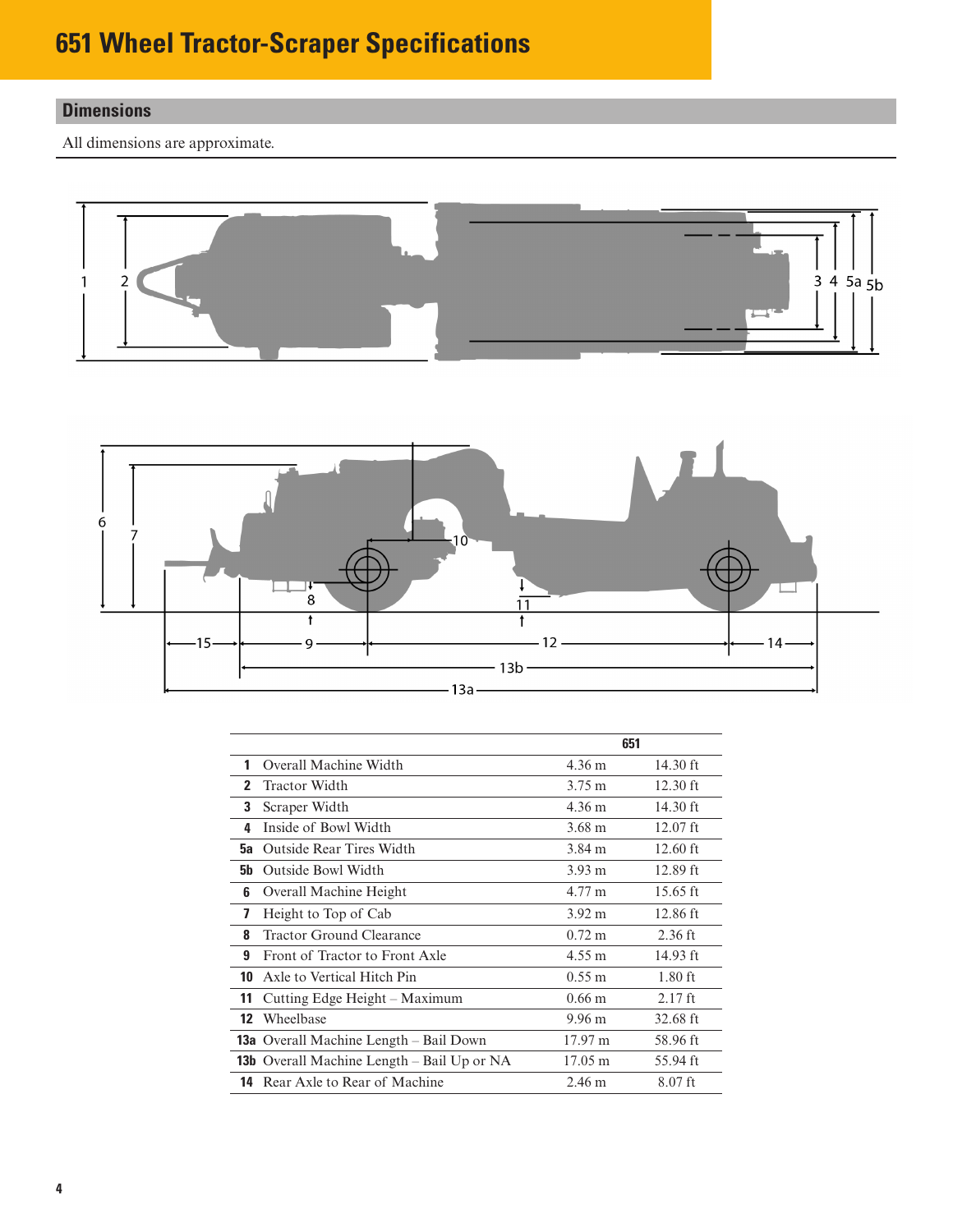#### <span id="page-4-0"></span>**Typical Fixed Times Retarder Curves**

#### **TYPICAL FIXED TIMES FOR SCRAPERS**

(Times may vary depending on job conditions)

| Model   | Loaded By         | <b>Load Time</b><br>(Min.) | Maneuver and<br>Spread or<br><b>Maneuver</b> and<br>Dump (Min.) |
|---------|-------------------|----------------------------|-----------------------------------------------------------------|
| 613G    | Self              | 0.9                        | 0.7                                                             |
| 623K    | Self              | 0.9                        | 0.7                                                             |
| 621K    | One D8            | 0.5                        | 0.7                                                             |
| 627K    | One D8            | 0.5                        | 0.6                                                             |
| 621K    | One D9            | 0.4                        | 0.7                                                             |
| 627K    | One D9            | 0.4                        | 0.6                                                             |
| 627K/PP | Self              | $0.9*$                     | 0.6                                                             |
| 631K    | One D9            | 0.6                        | 0.7                                                             |
| 637K    | One D9            | 0.6                        | 0.6                                                             |
| 631K    | One D10           | 0.5                        | 0.7                                                             |
| 637K    | One D10           | 0.5                        | 0.6                                                             |
| 637K/PP | Self              | $1.0*$                     | 0.6                                                             |
| 657     | One D11           | 0.6                        | 0.6                                                             |
| 657     | Push Pull<br>Self | $1.1*$                     | 0.6                                                             |
| 637K    | Coal              | 0.8                        | 0.7                                                             |
| 657     | Coal              | 0.8                        | 0.6                                                             |

\*Load time per pair, including transfer time.

**Note:** Empty weights shown on the Wheel Tractor-Scraper charts include ROPS canopy. When calculating TMPH loadings, any additional weight must be considered in establishing mean tire loads.

#### **USE OF RETARDER CURVES**

*The following explanation applies to retarder curves for Wheel Tractor-Scrapers and Articulated Trucks.*

The speed that can be maintained (without use of service brake) when the machine is descending a grade with retarder fully on can be determined from the retarder curves in this section if gross machine weight and total effective grade are known.

**Total Effective Grade (or Total Resistance)** is grade assistance minus rolling resistance.

10 kg/metric ton  $(20$  lb/U.S. ton) = 1% adverse grade

*Example:*

**15% favorable grade with 5% rolling resistance.** Find Total Effective Grade.

Total Effective Grade =  $15\%$  Grade Assistance –  $5\%$ 

Rolling Resistance = 10% Total Effective Grade Assistance

*Example Problem:*

**A 651 with an estimated payload of 47 175 kg (104,000 lb) descends a 10% total effective grade.** Find constant speed and gear range with maximum retarder effort. Find travel time if the slope is 610 m (2,000 ft) long.

|                                                                                       | Empty weight + payload = Gross Weight = 60 950 kg + 47 175 kg |
|---------------------------------------------------------------------------------------|---------------------------------------------------------------|
| $= 108 125 \text{ kg} (134,370 \text{ lb} + 104,000 \text{ lb} = 238,370 \text{ lb})$ |                                                               |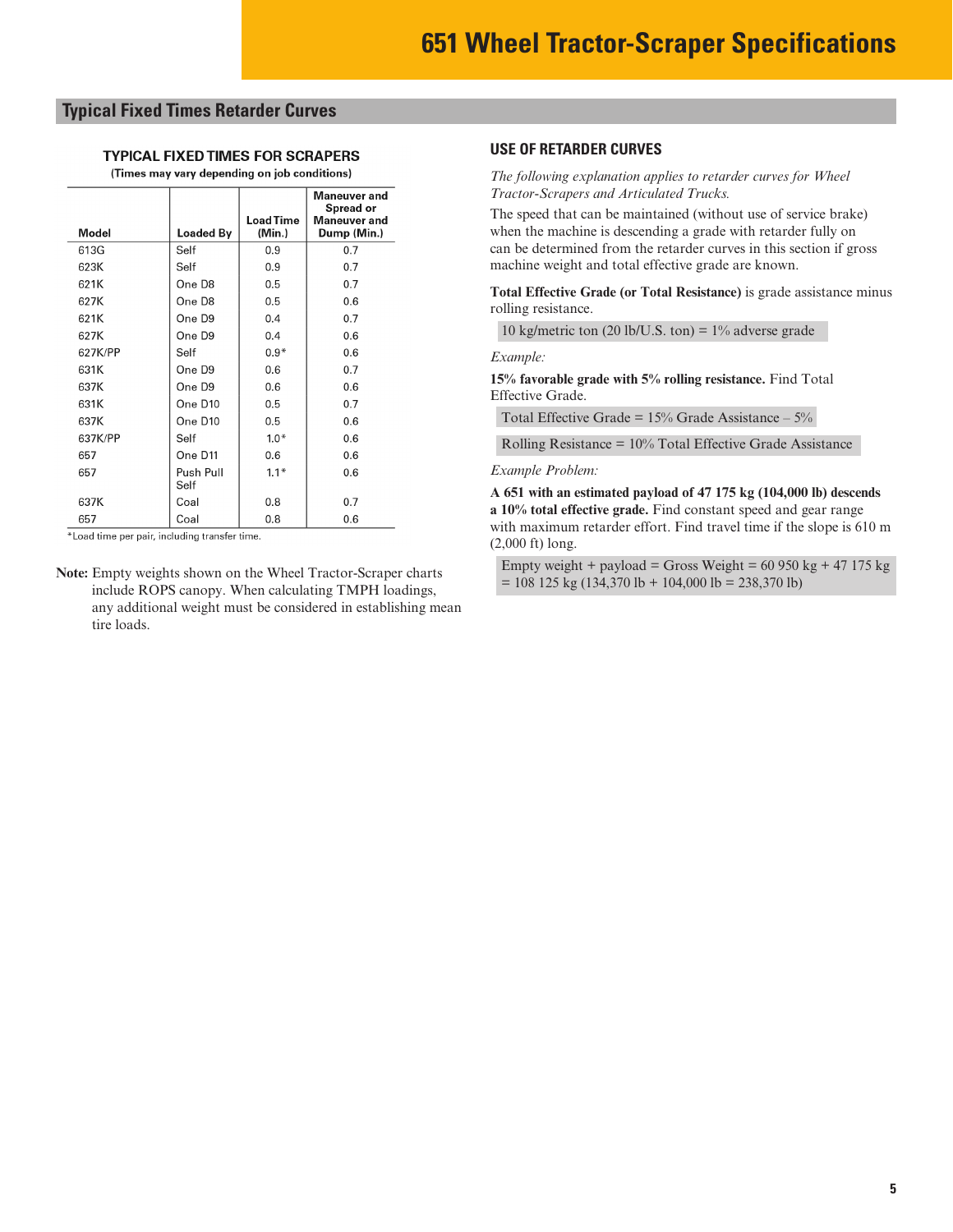#### **Retarder Curves Wheel Tractor-Scrapers** Retarder Curves

**Solution:** Using the retarder curve below, read from 108 125 kg (238,370 lb) (point A) on top of Gross Weight scale down the line to the intersection of the 10% Effective Grade line (point B).

outing C<sub>1</sub> Point C<sub>1</sub> intersects at the 5 (5th gear) range retarder curve (point C). Point C intersects at the 5 (5th gear) range. Go across horizontally from point B to the intersection of the

Where point C intersects the retarder curve, read down vertically to point D on the bottom scale to obtain the constant speed: 21.7 km/h (13.5 mph).

**Answer:** The 651 will descend the slope at 21.7 km/h (13.5 mph) in 5th gear. Travel time is 1.68 minutes.

ANSWER: The 651E will descend the slope at

$$
\frac{610 \text{ m}}{363 \text{ m/min}} = 1.68 \text{ min}
$$

 $\frac{2000 \text{ ft}}{5000 \text{ ft}}$  = 1.68 min  $\frac{2000 \text{ ft}}{13.5 \text{ mph} \times 88^*}$  = 1.68 min \* (mph x  $88 = F.P.M$ .)

$$
\frac{60 \times 610}{21.7 \times 1000} = T = (1.68)
$$

21./ x 1000<br>**Note:** The basic Distance-Speed-Time formula is 60 D ÷ S = T (or "60 D Street"), where 60 is minutes, D is distance, S is speed, s time In the above problem  $60 \times 610$  m  $\div 21$ and T is time. In the above problem,  $60 \times 610$  m ÷ 21.7 km/h  $\times$  1000 – T  $\blacksquare$  $\times$  1000 = T.





B — Intersection with 10% effective grade line

- 
-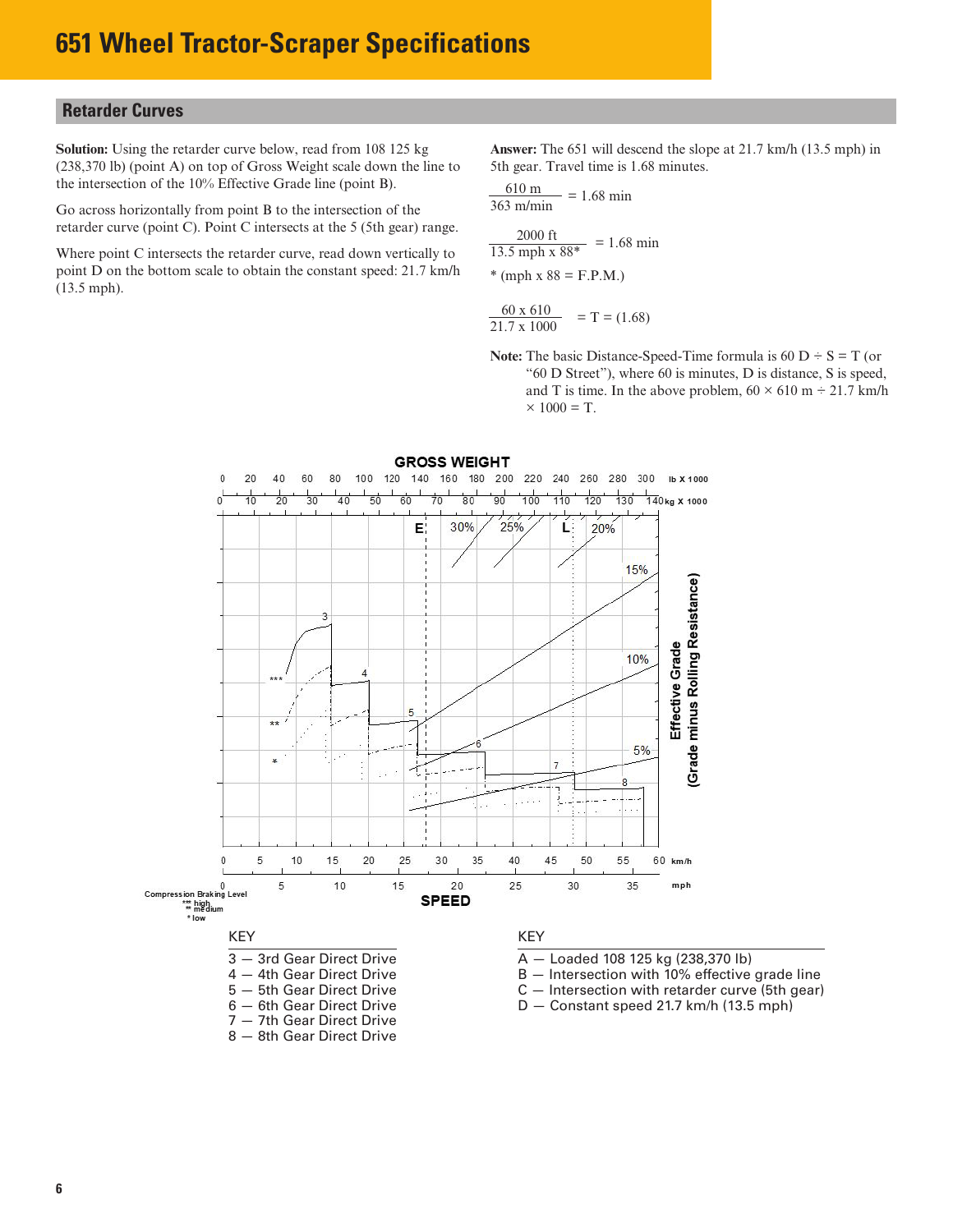**Wheel Tractor-Scrapers**

### <span id="page-6-0"></span>**Rimpull-Speed-Gradeability Curve**



 $\mathcal{G}_\mathcal{A}$  Gradeability  $\mathcal{G}_\mathcal{A}$  Gradeability  $\mathcal{G}_\mathcal{A}$ 

● 37.25/R35 Tires

\*at sea level

#### KEY

- 1 1st Gear Torque Converter Drive
- 2 2nd Gear Torque Converter Drive
- 3 3rd Gear Direct Drive
- 4 4th Gear Direct Drive
- 5 5th Gear Direct Drive
- 6 6th Gear Direct Drive
- 7 7th Gear Direct Drive
- 8 8th Gear Direct Drive

#### KEY

- $E -$  Empty 72 804 kg (160,505 lb)
- L Loaded 119 978 kg (264,505 lb)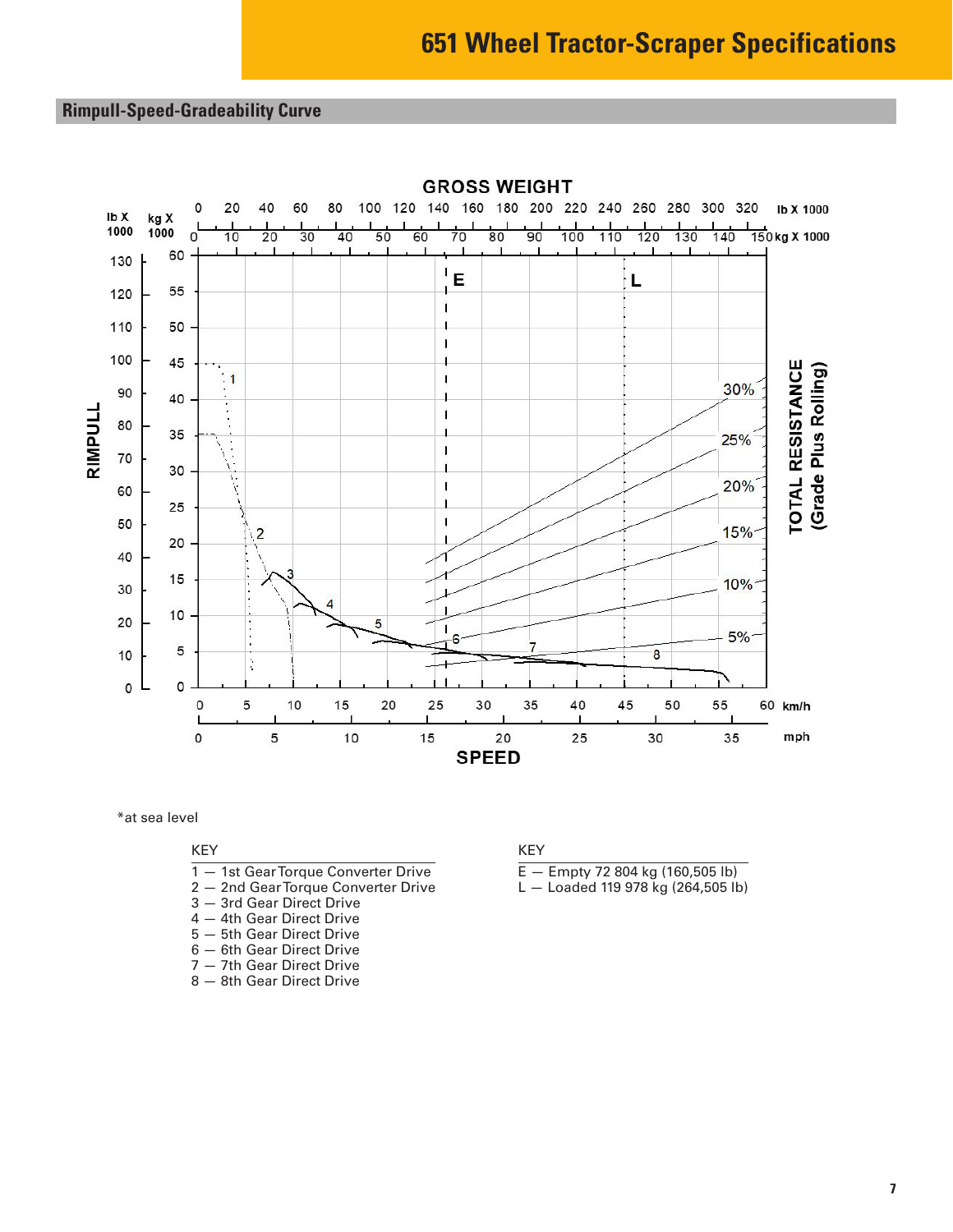**Wheel Tractor-Scrapers** 657G Retarding

# **Rimpull-Retarding Curve**



**GROSS WEIGHT\***

● 37.25/R35 Tires

\*at sea level

KEY

3 — 3rd Gear Direct Drive 4 — 4th Gear Direct Drive 5 — 5th Gear Direct Drive 6 — 6th Gear Direct Drive 7 — 7th Gear Direct Drive 8 — 8th Gear Direct Drive

KEY

 $E -$  Empty 72 804 kg (160,505 lb)

L — Loaded 119 978 kg (264,505 lb)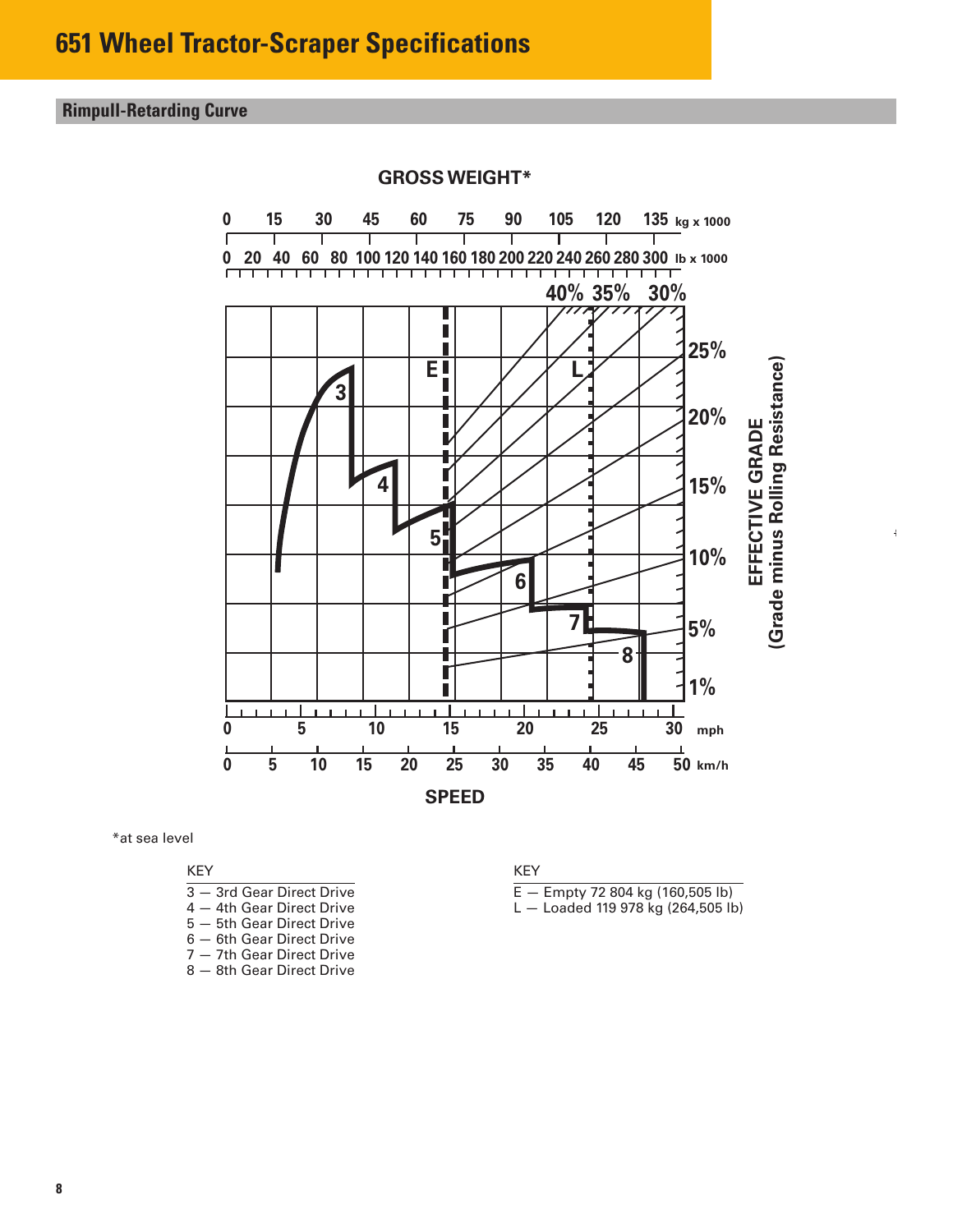### <span id="page-8-0"></span>**Standard & Optional Equipment**

Standard and optional equipment may vary. Consult your Cat dealer for details.

|                                                                                                                                                                                                                             | <b>Standard Optional</b> |  |
|-----------------------------------------------------------------------------------------------------------------------------------------------------------------------------------------------------------------------------|--------------------------|--|
| <b>POWER TRAIN - TRACTOR</b>                                                                                                                                                                                                |                          |  |
| Cat C18 (U.S. EPA Tier 4 Final and<br>EU Stage V)                                                                                                                                                                           |                          |  |
| Cat engine brake                                                                                                                                                                                                            |                          |  |
| Electric start, 24V                                                                                                                                                                                                         |                          |  |
| Air cleaner, dry type                                                                                                                                                                                                       |                          |  |
| Fan, hydraulic                                                                                                                                                                                                              |                          |  |
| Ground level engine shutdown                                                                                                                                                                                                | ✓                        |  |
| Radiator                                                                                                                                                                                                                    | ✓                        |  |
| Guard, crankcase                                                                                                                                                                                                            | ✓                        |  |
| Starting aid, ether                                                                                                                                                                                                         |                          |  |
| Braking system: primary and secondary, wet<br>disc, hydraulic; parking, hydraulic-released,<br>spring-applied                                                                                                               |                          |  |
| Throttle lock                                                                                                                                                                                                               |                          |  |
| Transmission: 8-speed planetary powershift,<br>ECPC control, APECS software, programmable<br>top gear selection, transmission hold, differential<br>lock, guard – power train, ground speed control,<br>machine speed limit |                          |  |
| <b>POWER TRAIN - SCRAPER</b>                                                                                                                                                                                                |                          |  |
| Cat C15                                                                                                                                                                                                                     |                          |  |
| Cat engine brake                                                                                                                                                                                                            |                          |  |
| Electric start, 24V                                                                                                                                                                                                         | ✓                        |  |
| Fan, mechnical drive                                                                                                                                                                                                        | ✓                        |  |
| Ground level engine shutdown                                                                                                                                                                                                | ✓                        |  |
| Starting aid, ether                                                                                                                                                                                                         | ✓                        |  |
| Braking system: primary and secondary, wet<br>disc, hydraulic; 8-speed planetary powershift,<br>ECPC control, guard - power train, APECS<br>software, programmable top gear selection,<br>transmission hold                 |                          |  |
| <b>ELECTRICAL - TRACTOR</b>                                                                                                                                                                                                 |                          |  |
| Alternator, 115 amp                                                                                                                                                                                                         |                          |  |
| Batteries (4), 12V, 1,000 CCA, maintenance<br>free                                                                                                                                                                          |                          |  |
| Electrical system, 24V                                                                                                                                                                                                      |                          |  |
| Turn signals with hazard function                                                                                                                                                                                           |                          |  |
| Starting/charging receptacle                                                                                                                                                                                                |                          |  |
| <b>ELECTRICAL - SCRAPER</b>                                                                                                                                                                                                 |                          |  |
| Alarm, backup                                                                                                                                                                                                               |                          |  |
| Batteries (4), 12V, 1,000 CCA, maintenance<br>free                                                                                                                                                                          |                          |  |
| Lighting system: headlights - halogen,<br>turn signals with hazard functions - LED,<br>floodlights, (2) cutting edge and (1) bowl, side<br>vision - halogen<br>Starting/charging receptacle                                 |                          |  |
|                                                                                                                                                                                                                             |                          |  |

|                                                                                         | <b>Standard Optional</b> |   |
|-----------------------------------------------------------------------------------------|--------------------------|---|
| OPERATOR ENVIRONMENT - TRACTOR                                                          |                          |   |
| HVAC system, heat, AC, defrost                                                          |                          |   |
| Thermostat control of HVAC system                                                       | ✓                        |   |
| Coat hook                                                                               | $\overline{\checkmark}$  |   |
| Lunchbox platform with holding strap                                                    | $\overline{\checkmark}$  |   |
| Diagnostic connection (2)                                                               | $\overline{\checkmark}$  |   |
| 12V power ports (2)                                                                     | $\overline{\checkmark}$  |   |
| Differential lock (1)                                                                   | $\overline{\checkmark}$  |   |
| Dome courtesy light                                                                     | $\overline{\checkmark}$  |   |
| Horn, electric                                                                          | ✓                        |   |
| T-handle implement control                                                              | ✓                        |   |
| Radio ready                                                                             | $\overline{\checkmark}$  |   |
| ROPS/FOPS cab, pressurized                                                              | ✓                        |   |
| Keypad switches: rear engine start; throttle                                            |                          |   |
| lock; wipers/washers; hazard lights; worklights                                         |                          |   |
| on, off; information mode; messenger display;                                           |                          |   |
| safety tab rocker switches, parking brake                                               |                          |   |
| Seat belt, static two-piece                                                             |                          |   |
| Windows, sliding                                                                        | $\overline{\checkmark}$  |   |
| Windows, laminated, zipped in                                                           |                          |   |
| Windshield wipers, front and rear windows,<br>includes washers                          |                          |   |
| Door lock                                                                               |                          |   |
|                                                                                         |                          |   |
| Messenger display gauges, warnings include:<br>coolant temp; engine oil temp; hydraulic |                          |   |
| oil temp; DPF temp; fuel level; park brake;                                             |                          |   |
| implement lockout; brake system, regeneration                                           |                          |   |
| required; throttle lock; system voltage;                                                |                          |   |
| secondary steering; bail down; differential lock;                                       |                          |   |
| apron float; transmission hold; high beam                                               |                          |   |
| lights; action lamp; engine speed, rpm; gear                                            |                          |   |
| selection: DPF fill levels                                                              |                          |   |
| Powered access ladder                                                                   |                          | ✓ |
| Safety tab rocker switches<br>Seat - Cat Advanced Ride Management                       |                          |   |
| (ARM), Cat Comfort Series III, rotates                                                  |                          |   |
| 30 degrees                                                                              |                          |   |
| Steering wheel, tilt, telescoping, padded                                               |                          |   |
| Windows, right side emergency egress                                                    |                          |   |
| Messenger display                                                                       |                          |   |
| <b>FLUIDS</b>                                                                           |                          |   |
| Extended life coolant to -37° C (-34° F)                                                |                          |   |